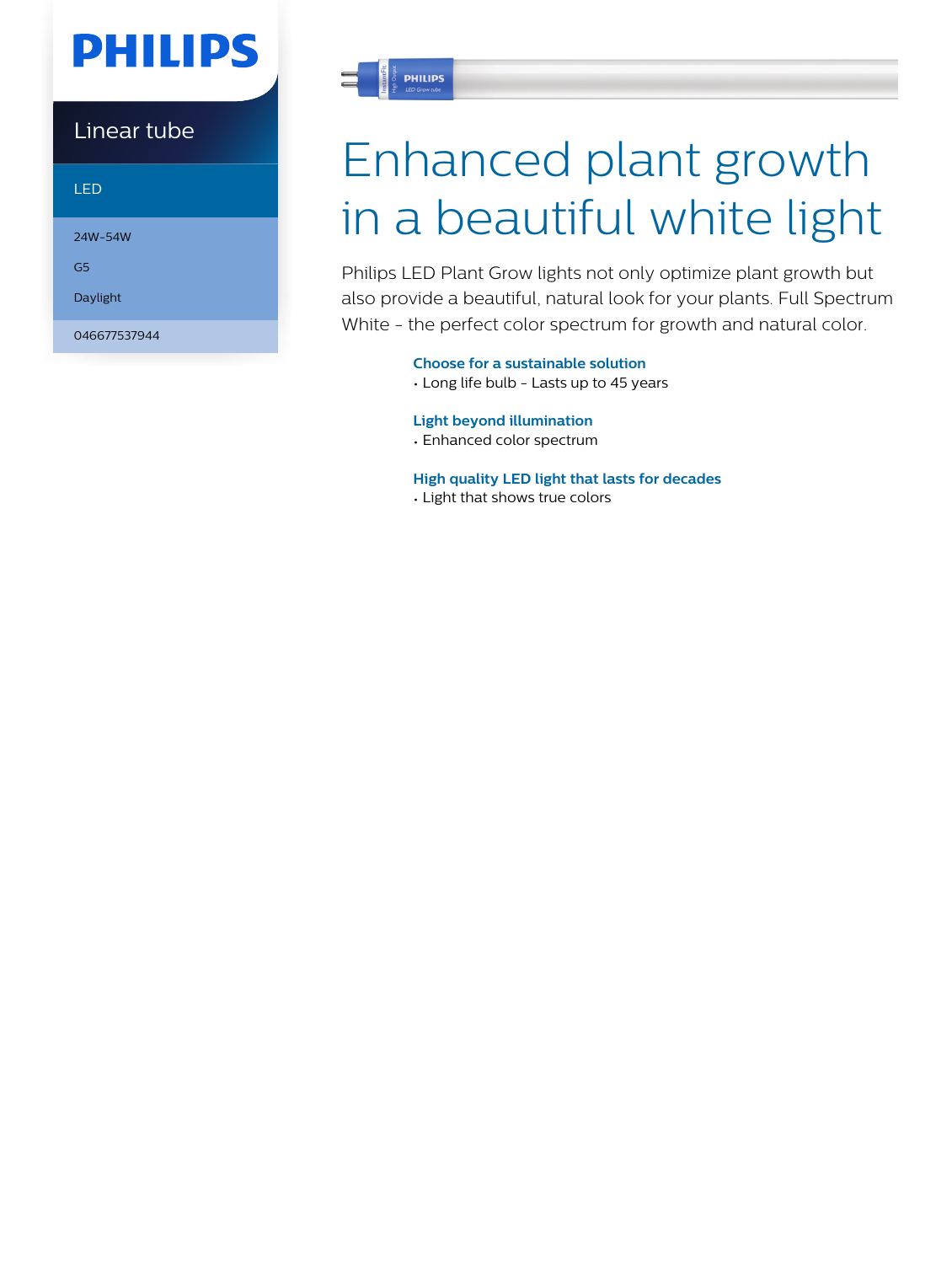#### 046677537944

### **Highlights**

#### **Long life bulb - Lasts up to 45 years**

With a lifetime of up to 45,000 hours, you can reduce the hassle of frequently replacing your light bulbs, and enjoy a perfect lighting solution for over 45 years.

#### **Grow Light Spectrum**

The perfect color spectrum to optimize plant growth while displaying your plants with a beautiful and natural look. Blue wavelengths help promote plant and vegetative growth.

#### **Light that shows true colors**



See the true colors of your clothes when you select an outfit from your wardrobe – you can pair a red dress

### Specifications

#### **Bulb characteristics**

- Dimmable: No
- Intended use: Indoor
- Lamp shape: Tube, double-ended
- Socket: G5
- Technology: LED

#### **Bulb dimensions**

- Height: 116.2 cm
- Weight: 0.175 kg
- Width: 1.78 cm

#### **Durability**

- Average life (at 2.7 hrs/day): 51 year(s)
- Lumen maintenance factor: 70%
- Nominal lifetime: 50,000 hour(s)
- Number of switch cycles: 50,000

#### **Light characteristics**

- Color consistency: 5SDCM
- Color rendering index (CRI): 90
- Color temperature: 5000 K
- Light Color Category: Daylight
- Nominal luminous flux: 2500 lumen
- Starting time: 0.5 s
- Warm-up time to 60% light: Instant full light

#### **Other characteristics**

- Lamp current: 400-600 mA
- Efficacy: 104 lm/W

#### **Packaging information**

- EAN: 046677537944
- EOC: 537944
- Product title: 24T5/LED/ 48/9/50/IF/30/P/G5/Grow 10/1CT

#### **Power consumption**

- Power factor: 0.9
- Voltage: 39-64 V
- Wattage: 24 W
- Wattage equivalent: 54 W

#### **Product dimensions & weight**

• Length: 116.2 cm

#### **Rated values**

- Rated beam angle: 200 degree(s)
- Rated lifetime: 50,000 hour(s)
- Rated luminous flux: 2500 lumen
- Rated power: 24 W

#### **Technical specifications**

• Frequency: 40-80 Hz

and red shoes with confidence and be sure the colors match perfectly.